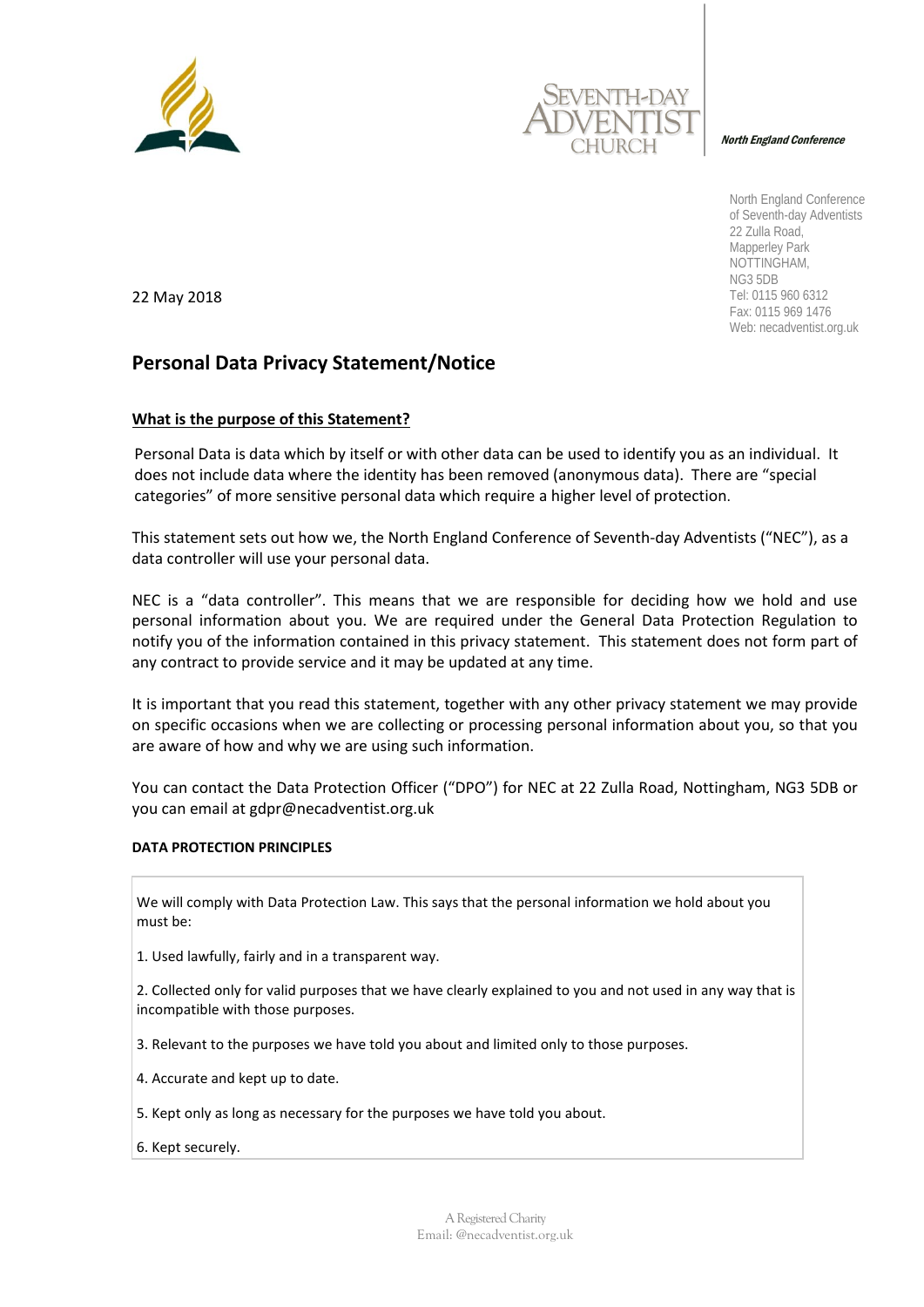#### **DATA WE COLLECT ABOUT YOU**

#### **Who do we collect information about?**

We have to process personal data in order to promote our organisation which includes Seventh-day Adventist Churches across the NEC. We also process data for the provision of services and to maintain our accounts and records. If you are, or if you are potentially, a member, visiting friend, parent/guardian of a child that is below the age of thirteen years old, supplier or service provider, advisor, consultant or professional advisor or any other stakeholder then we will process your personal data, to the extent necessary.

# What types of Personal Data do we collect and use?

We may collect, store and use some or all of the following categories of personal information about you:

- Personal contact details, such as: title, name, addresses, telephone numbers and personal email addresses.
- Financial data: such as, details of bank accounts.
- Family, lifestyle or social circumstances, if relevant, to the product or service we supply to you.
- Record of products or services obtained or applied for
- Payment and compensation history.

We also collect, use and share aggregated data such as statistical or demographical data for any purpose. Aggregated data may be derived from your personal data but is not considered personal data in law as this data does not directly or indirectly reveal your identity. For example, we may aggregate your usage data to calculate the percentage of users accessing a specific website feature. However, if we combine or connect aggregated data with your personal data so that it can directly or indirectly identify you, we treat the combined data as personal data which will be used in accordance with this privacy notice.

We may also collect, store and use the following "special categories" of more sensitive personal information:

• Information about your health, including any medical condition, disabilities or vulnerabilities.

# **If you fail to provide personal data**

Where we need to collect personal data by law, or under the terms of a contract we have with you and you fail to provide that data when requested, we may not be able to perform the contract we have or are trying to enter into with you (for example, to provide you with services). In this case, we may have to cancel a service you have with us but we will notify you if this is the case at the time.

#### **How do we collect Personal Data?**

We collect personal data that you correspond directly to us in relation to our organisation or services. We will also collect personal data about you from third parties who are essential to the goods or services we provide, for example British Union Conference. In addition, we may collect personal data from other publicly available sources.

#### **How will we use your personal data?**

We will only use your personal information when the law allows us to. Most commonly, we will use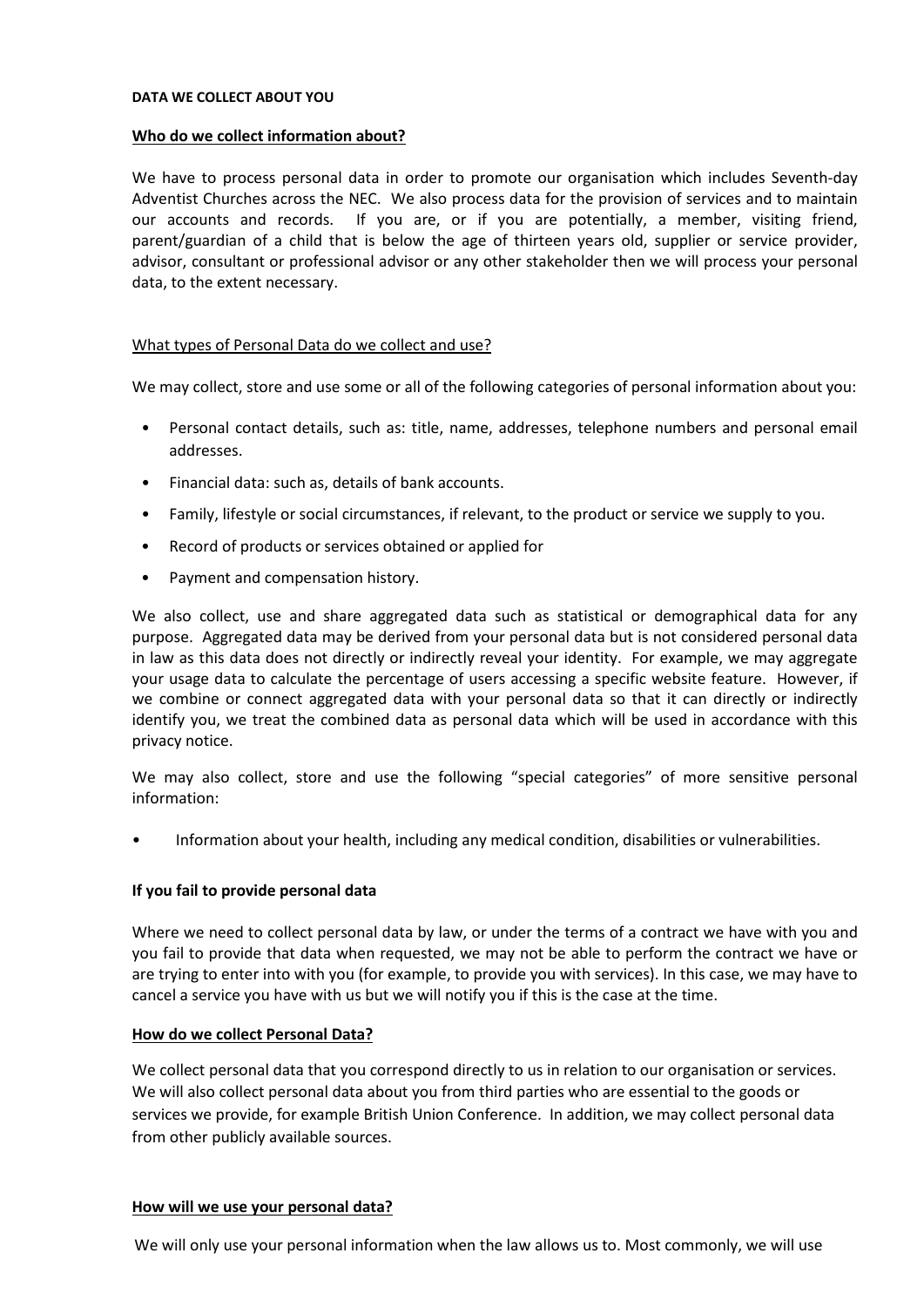your personal information in the following circumstances:

1. Where we need to perform the contract we have entered into with you.

2. Where we need to comply with a legal or regulatory obligation.

3. Where it is necessary for our legitimate interests (or those of a third party) and your interests and fundamental rights do not override those interests.

We may also use your personal information in the following situations, which are likely to be rare:

1. Where we need to protect your interests (or someone else's interests).

2. Where it is needed in the public interest or for official purposes.

We need all the categories of data listed above to fulfil our requirements. In some cases, we will use your personal information to pursue legitimate interests of our own or those of third parties, provided your interests and fundamental rights do not override those interests.

We have set out below in a table format, a description of the main ways we plan to use your personal data, and which of the legal bases we rely on to do so. We have also identified what our legitimate interests are where appropriate.

| <b>Purpose / Activity</b>                                            | <b>Type of Data</b> | Lawful basis for processing including<br>basis of legitimate interest                           |
|----------------------------------------------------------------------|---------------------|-------------------------------------------------------------------------------------------------|
| To register you as a new<br>customer, member and,<br>visiting friend | · Identity          | Performance of a contract with you<br>e.g. Tithes, Camp meeting, trips<br>overseas              |
|                                                                      | • Contact           |                                                                                                 |
| To process and deliver<br>your order including:                      | Identity            | Performance of a contract with<br>you                                                           |
| • Manage payments,<br>fees and charges                               | Contact             | Necessary for our legitimate<br>interests (to recover<br>outstanding monies due to us)          |
| • Collect and<br>recover money<br>owed to us                         | Financial           |                                                                                                 |
|                                                                      | Communications      |                                                                                                 |
| To manage our<br>relationship with you<br>which will include:        | Identity<br>٠       | Performance of a contract with<br>you                                                           |
| • Notify you about<br>changes to our                                 | Contact             | Necessary to comply with a<br>legal obligation                                                  |
| terms or privacy<br>policy                                           | Communications      | Necessary for our legitimate<br>interest (to keep our records<br>updated and to analyse data on |
| • Asking you to<br>leave a review or<br>take a survey                |                     | the customers that use our<br>services, to develop and grow<br>our organisation/services        |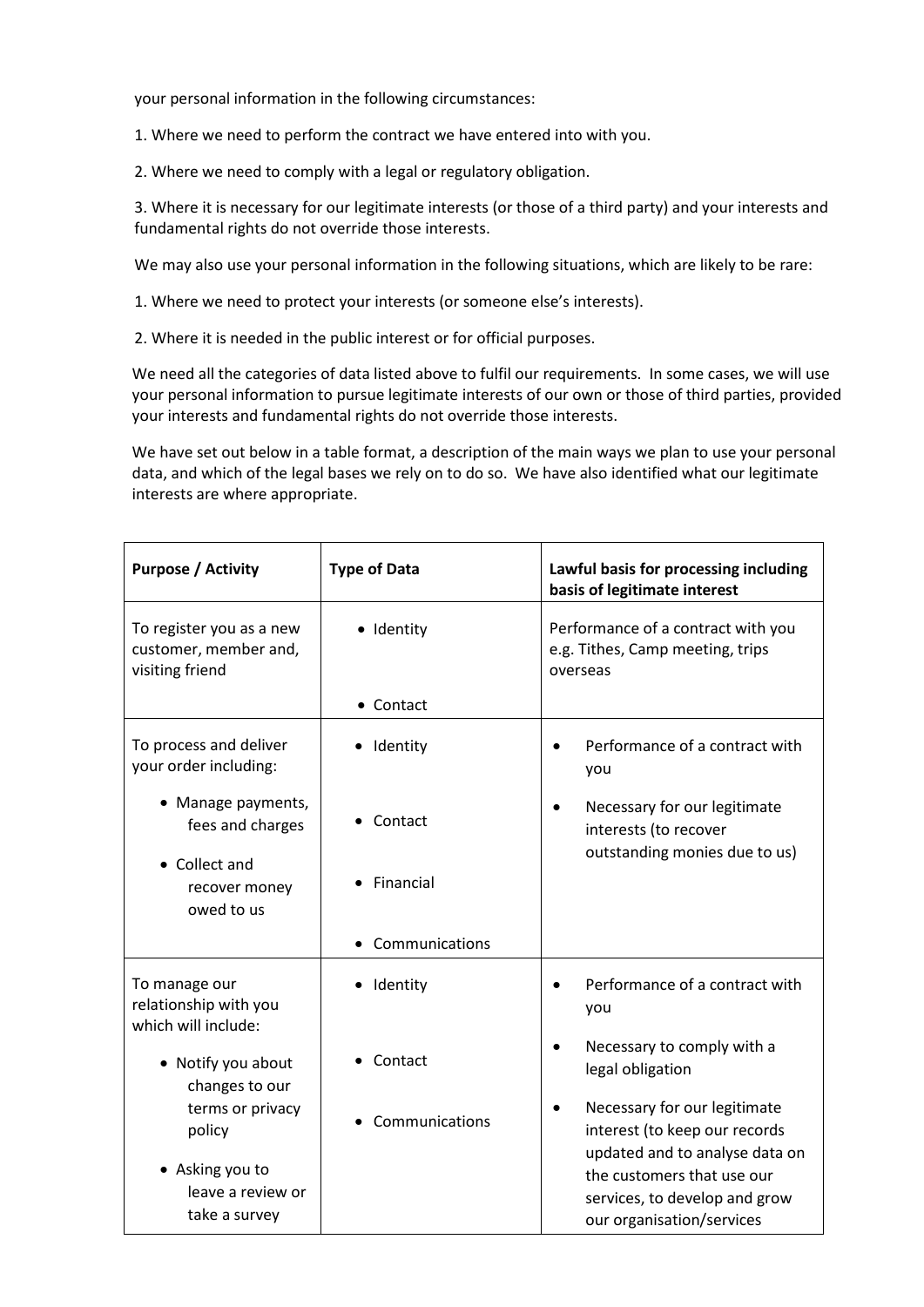| To enable you to partake<br>in a survey                                                                                                                                                    | Identity       | Performance of a contract with<br>you                                                                                      |
|--------------------------------------------------------------------------------------------------------------------------------------------------------------------------------------------|----------------|----------------------------------------------------------------------------------------------------------------------------|
|                                                                                                                                                                                            | Contact        | Necessary for our legitimate<br>interest (to keep our records<br>updated and to analyse data on                            |
|                                                                                                                                                                                            | • Usage        | the customers that use our<br>services, to develop and grow<br>our organisation/services                                   |
|                                                                                                                                                                                            | Communications |                                                                                                                            |
| To administer and<br>protect our organisation<br>and this website<br>including<br>troubleshooting, data<br>analysis, testing, system<br>maintenance, support,<br>reporting or hosting data | Identity       | Necessary for our legitimate<br>interest (for running our                                                                  |
|                                                                                                                                                                                            | Contact        | business, provision of<br>administration and IT services,<br>network security, to prevent<br>fraud and in the context of a |
|                                                                                                                                                                                            | Technical      | business reorganisation)                                                                                                   |
|                                                                                                                                                                                            |                | Necessary to comply with a<br>legal obligation                                                                             |

# **When will we use your personal data for another purpose?**

We will only use your personal information for the purposes for which we collected it, unless we reasonably consider that we need to use it for another reason and that reason is compatible with the original purpose. If we need to use your personal information for an unrelated purpose, we will notify you and we will explain the legal basis which allows us to do so.

Please note that we may process your personal information without your knowledge or consent, in compliance with the above rules, where this is required or permitted by law.

# **How will we monitor communications?**

Subject to applicable laws, we may monitor and record: calls, emails, text messages, social media messages and other communications in relation to our dealings with you. We will do this for regulatory compliance, self-regulatory practices, crime prevention and detection. Also to protect the security of your communications systems, for quality control, staff training and when you need to see a record of what's been said. All monitoring will be justified by our legitimate interests or our legal obligations.

# **DATA SHARING**

We may have to share your data with third parties, including third-party service providers and other entities in our Seventh-day Adventist group such as the British Union Conference, Trans European Division, General Conference, Adventist Risk Management (ARM) and Stanborough Press. This includes also the local church, which you attend.

We require third parties to respect the security of your data and to treat it in accordance with the law.

We may transfer your personal information outside the EU. Where we do this, this will only be carried out with compliance of the EU Model Contract Clauses, which have been approved by the UK Data Protection Authority the Information Commissioner's Office ("ICO").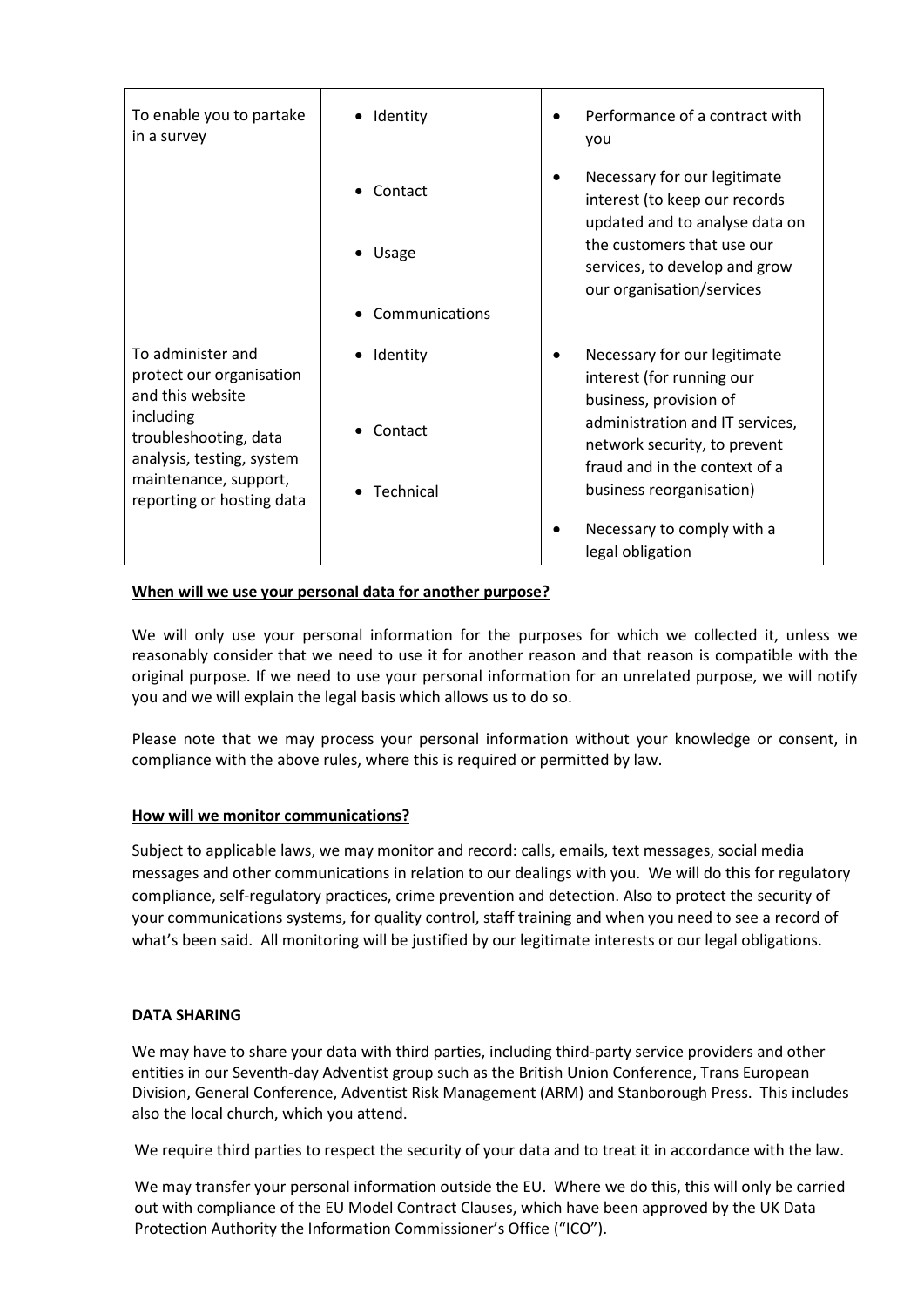If we do, you can expect a similar degree of protection in respect of your personal information.

# **Why might you share my personal information with third parties?**

We will share your personal information with third parties where required by law, where it is necessary to administer the working relationship with you or where we have another legitimate interest in doing so.

# **What third parties do we share information with?**

For the reasons provided above we may share your data with the British Union Conference, Trans European Division, General Conference, Adventist Risk Management (ARM), Stanborough Press, ADRA UK, Citation, Anthony Collins, Chubb, PayPal, World Pay, Diversity Travel, Atlantic Data, Microsoft and any other Direct Service Provider contracted to carry our work on behalf of the NEC.

# **How do we protect the security of your information when we share it with third-parties?**

All our third-party service providers are required to take appropriate security measures to protect your personal information in line with our policies. We do not allow our third-party service providers to use your personal data for their own purposes. We only permit them to process your personal data for specified purposes and in accordance with our instructions.

# **DATA SECURITY**

# **What measures have we put in place to secure your personal data?**

We have put in place appropriate security measures to prevent your personal information from being accidentally lost, used or accessed in an unauthorised way, altered or disclosed. In addition, we limit access to your personal information to those employees, agents, contractors and other third parties who have a business need to know. They will only process your personal information on our instructions and they are subject to a duty of confidentiality.

We have put in place procedures to deal with any suspected data security breach and will notify you and any applicable regulator of a suspected breach where we are legally required to do so.

# **DATA RETENTION**

# **How long will you use my information for?**

We will only retain your personal information for as long as necessary to fulfil the purposes we collected it for, including for the purposes of satisfying any legal, accounting, or reporting requirements. To determine the appropriate retention period for personal data, we consider the amount, nature, and sensitivity of the personal data. In addition to this we consider the potential risk of harm from unauthorised use or disclosure of your personal data, the purposes for which we process your personal data and whether we can achieve those purposes through other means, and the applicable legal requirements.

In some circumstances we may anonymise your personal information so that it can no longer be associated with you, in which case we may use such information without further notice to you. All personal data will be kept in line with our Data Retention and Disposal Policy.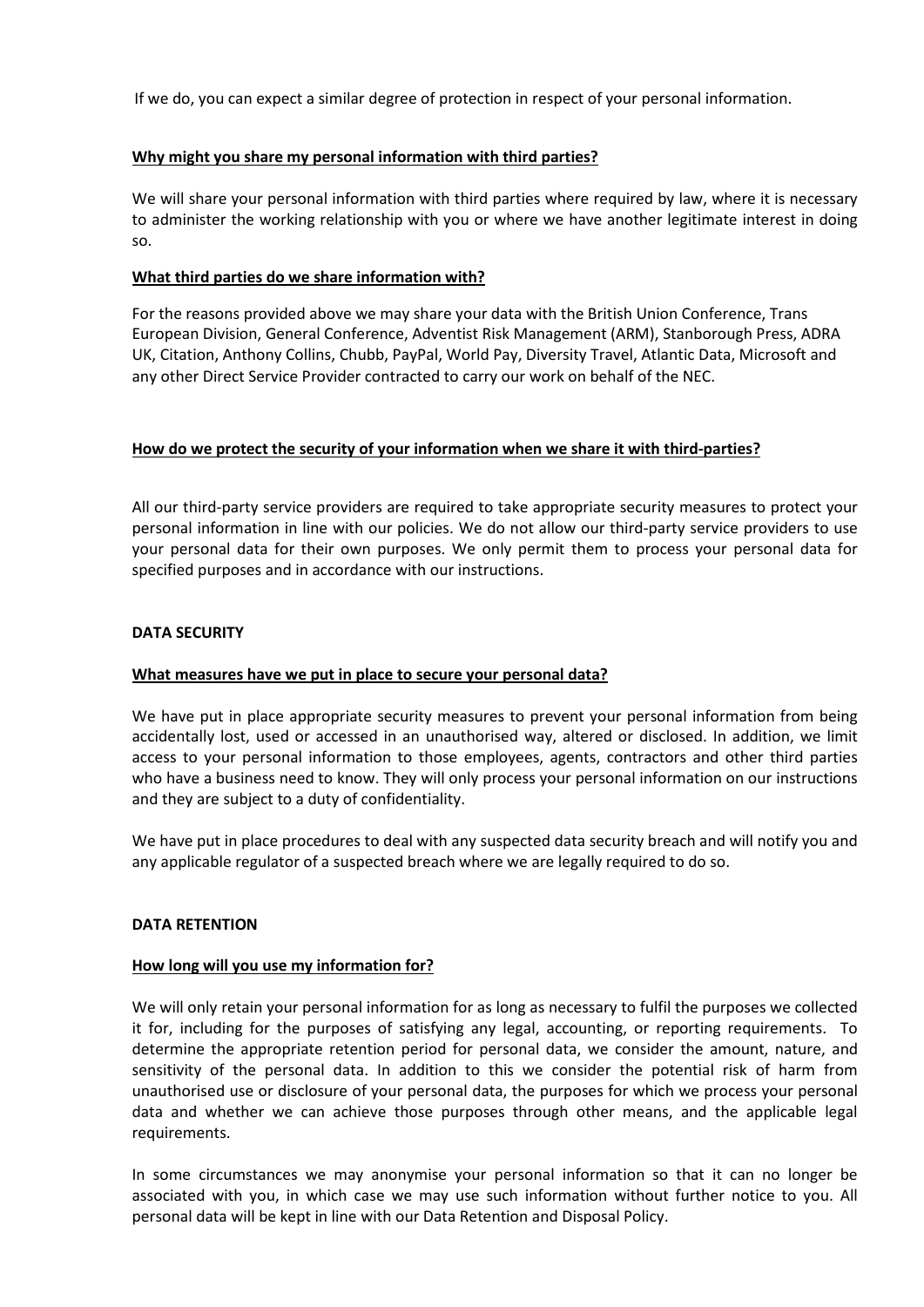# **RIGHTS OF ACCESS, CORRECTION, ERASURE, AND RESTRICTION**

# **What is your duty? Do you have to inform us of changes?**

It is important that the personal information we hold about you is accurate and current. Please keep us informed if your personal information changes during your relationship with us.

# **What are your rights in connection with personal information?**

Under certain circumstances, by law you have the right to:

• **Request access** to your personal information (commonly known as a "data subject access request"). This enables you to receive a copy of the personal information we hold about you and to check that we are lawfully processing it.

• **Request correction** of the personal information that we hold about you. This enables you to have any incomplete or inaccurate information we hold about you corrected, though we may need to verify the accuracy of the new data you provide to us.

• **Request erasure** of your personal information. This enables you to ask us to delete or remove personal information where there is no good reason for us continuing to process it. You also have the right to ask us to delete or remove your personal information where you have exercised your right to object to processing (see below), where we may have processed your information unlawfully or where we are required to erase your personal data to comply with local law. Note, however, that we may not always be able to comply with your request for erasure for specific legal reasons which will be notified to you, if applicable, at the time of your request.

• **Object to processing** of your personal information where we are relying on a legitimate interest (or those of a third party) and there is something about your particular situation, which makes you want to object to processing on this ground. You also have the right to object where we are processing your personal information for direct marketing purposes. In some cases, we may demonstrate that we have compelling legitimate grounds to process your information which overrides your rights and freedoms.

• **Request the restriction of processing** of your personal information. This enables you to ask us to suspend the processing of personal information about in the following circumstances: (a) if you want us to establish the data's accuracy; (b) where our use of the data is unlawful but you do not want us to erase it; (c) where you need us to hold the data even if we no longer required it as you need it to establish, or exercise or defend legal claims; or (d) you have objected to our use of your data but we need to verify whether we have overriding legitimate grounds to use it.

• **Request the transfer** of your personal information to another party. We will provide to you, or a third party you have chosen, your personal data in a structured, commonly used, machine-readable format. Note this right only applies to automated information, which you initially provided consent for us to use or where we used the information to perform a contract with you.

• **Withdraw consent at any time** where we are relying on consent to process your personal data. However this will not affect the lawfulness of any processing carried out before you withdraw your consent. If you withdraw consent, we may not be able to provide certain services to you. We will advise you if this is the case at the time you withdraw consent.

If you want to review, verify, correct or request erasure of your personal information, object to the processing of your personal data, withdraw consent to processing or request that we transfer a copy of your personal information to another party, please contact the DPO in writing.